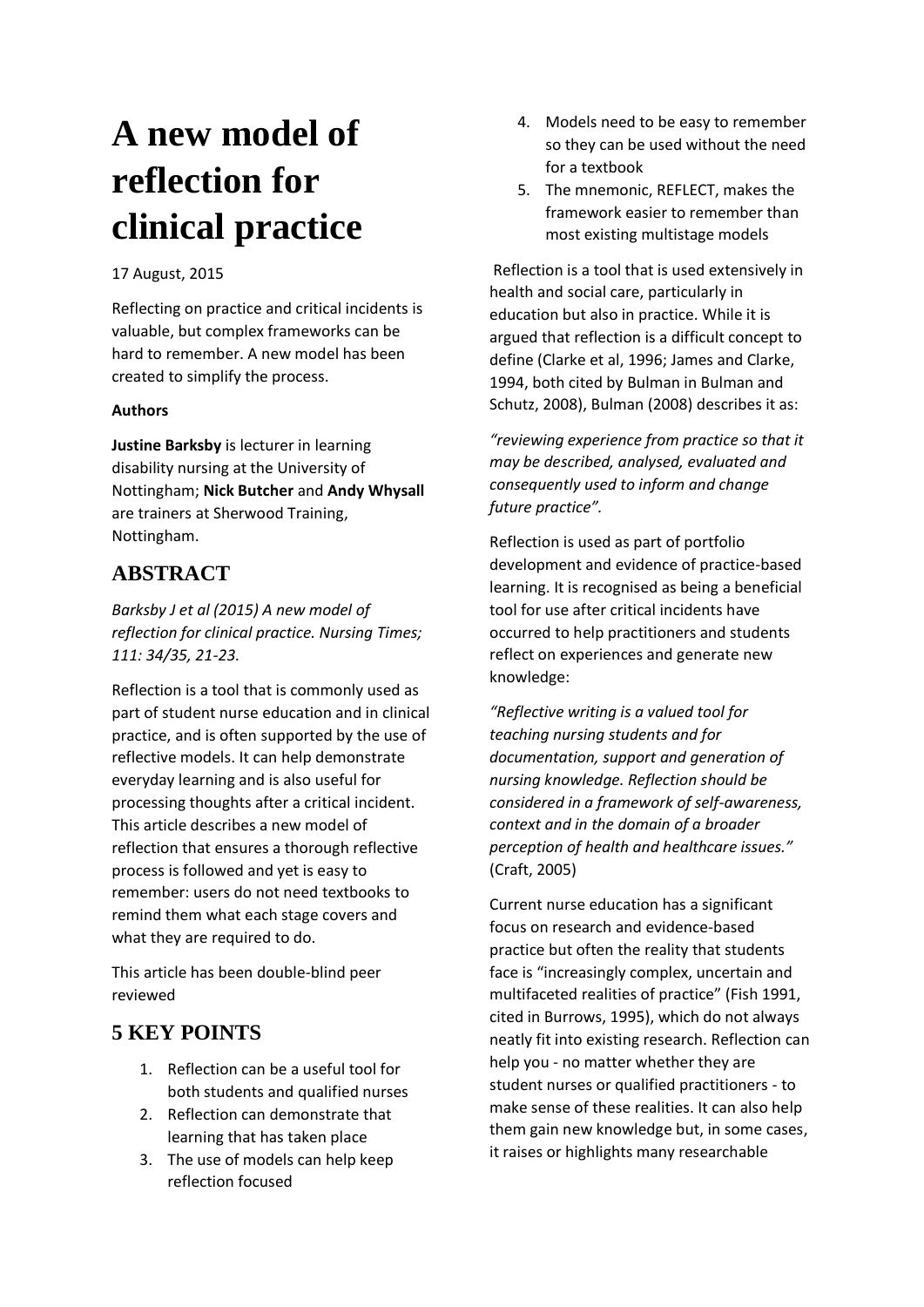topics (Elliott, 2004) and new questions, rather than answers.

Most theories about reflection mention learning from the process as being an important element of it and state that this is one reason why the activity is incorporated into nurse education (Hannigan, 2001). Many models of reflection incorporate a stage of planning for future events as a way of illustrating that learning has taken place.

## **Problems**

Despite the benefits that reflection can garner for those who engage in it, it is not without potential barriers or criticism. These include:

- Inadequate preparation;
- Excessive structure;
- Concerns about who will read it, especially for student nurses (Craft, 2005).

The last point is of particular concern when the reflection is being used as part of a graded assignment or to demonstrate the achievement of outcomes for students in practice settings (Burrows, 1995). In striving to do well academically or gain approval from their mentors, student nurses may feel discouraged from taking part in honest reflection (Hargreaves, 2004) and, instead of recording their true experiences, are more likely to write what they believe their tutors or mentors want to read (Hannigan, 2001).

Further barriers include time - both the time required to develop the necessary skills and the time needed to record everything thoroughly. Some studies also suggest younger students have not yet developed the cognitive abilities necessary to be able to reflect (Burrows, 1995). Nevertheless, despite these concerns, reflection continues to be a regularly used requirement of many preregistration courses for health professionals.

## **Why use a model?**

Using a model when reflecting can help users focus on learning and self-awareness after an incident, and avoid simply retelling the events. Several reflective models already exist, many of which consist of similar stages. The model individuals choose to use is often based on their personal preference; however some are over-simplified and do not address all the relevant issues (they allow users to approach the process in a superficial way), while others are overly complex, more structured and prescriptive, and difficult to remember without a textbook in hand (Forrest, 2008).

One popular choice is Gibbs' (1988) model, comprising the following stages:

- Describe the event;
- Identify your feelings;
- Evaluate the experience;
- Analyse the experience;
- Draw conclusions;
- Draw up an action plan.

While reflection is by definition about looking back, a forward-looking step is fundamental to make its use worthwhile to encourage learning. Although popular, Gibbs' (1988) model is not easy to recall in the practice setting, and some of the stages are unclear and appear to repeat others. We decided, therefore, that a new framework was needed, which should be complex enough to have a thorough reflective cycle yet easy to remember so users do not need to have a textbook to hand. The REFLECT model was developed by Nick Butcher and Andy Whysall through their work as trainers in their company Sherwood Training; it forms part of the Positive Behaviour Support training package.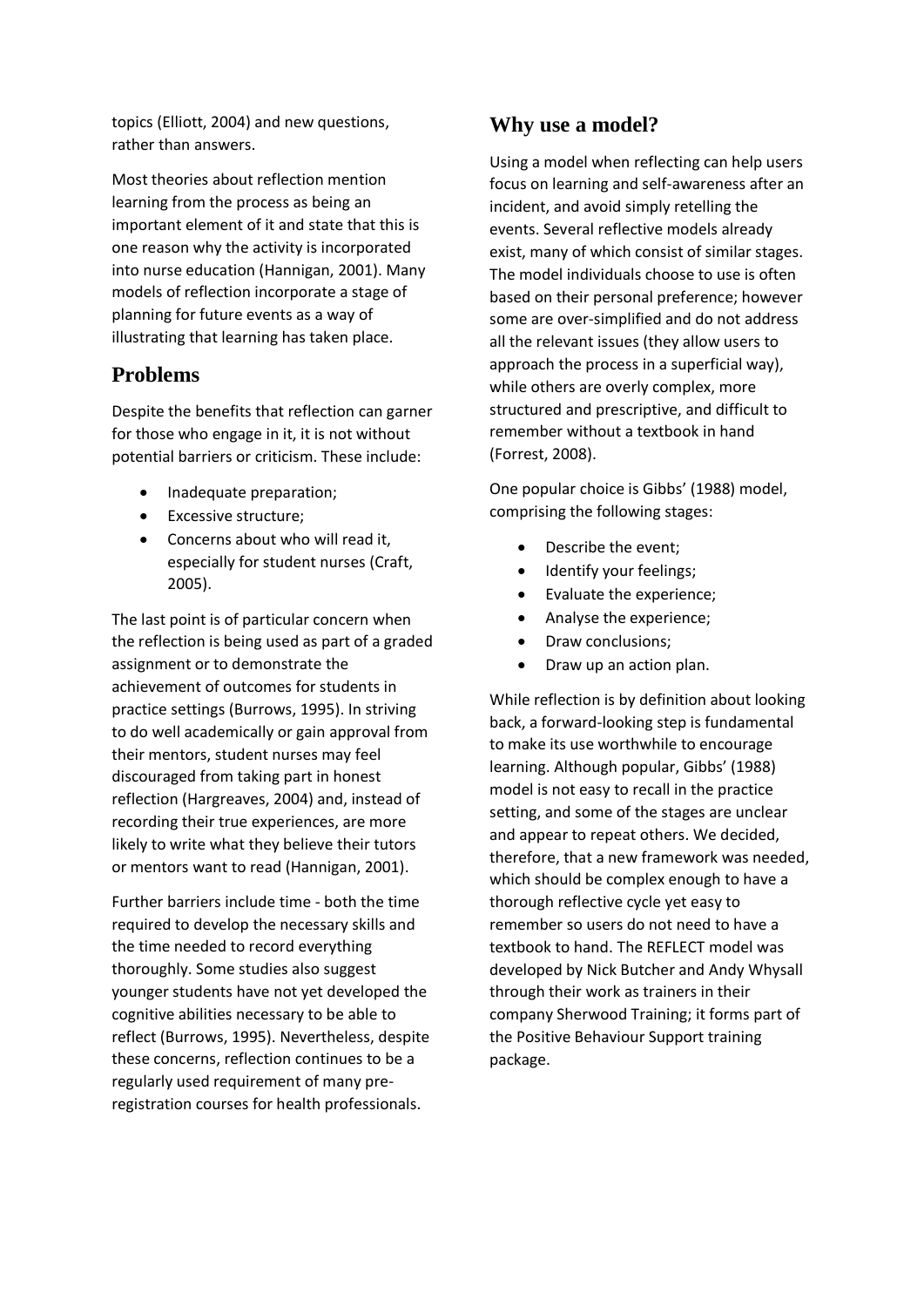The model comprises seven stages:

### **R - RECALL** the events (stage 1)

Give a brief overview of the situation upon which you are reflecting. This should consist of the facts - a description of what happened

#### **E - EXAMINE** your responses (stage 2)

Discuss your thoughts and actions at the time of the incident upon which you are reflecting

### **F - Acknowledge FEELINGS** (stage 3)

Highlight any feelings you experienced at the time of the situation upon which you are reflecting

**L - LEARN** from the experience (stage 4)

Highlight what you have learned from the situation

### **E - EXPLORE** options (stage 5)

Discuss options for the future if you were to encounter a similar situation

**C - CREATE** a plan of action (stage 6)

Create a plan for the future - this can be for future theoretical learning or action

#### **T - Set TIMESCALE** (stage 7)

Set a time by which the plan outlined in stage 6 will be complete

The seven stages of the model ensure a thorough reflective learning cycle takes place, while the mnemonic makes it extremely easy to understand and remember each stage. As a result, the model can be used from memory, making it more useful in the practice setting than those requiring textbooks.

## Recommendations for use

This new model for reflection can be used in a range of ways:

 To form the framework for a written piece of reflection so students can demonstrate learning to their mentors;

- In practice;
- As part of academic writing;
- By both practitioners and students after a critical incident to help them explore their experience.

The term "critical incident" can mean any situation that generates strong feelings in those involved. It does not refer only to an extremely negative situation or an extremely positive one, where they "saved the world" (Elliott, 2004).

## **REFLECT in use**

### **Background**

The following incident occurred at a service where Colin Green (name has been changed), a young man with autism, was receiving oneto-one support in his own one-bedroomed flat. It occurred at 3pm in the kitchen of his home.

Mr Green assaulted Mary, a female support worker, by punching her repeatedly. She received superficial injuries - bruising to the face, arms and upper abdomen - but managed to get out of the flat and call the area office for support. Another member of staff was assigned to offer support. Mary was allowed to go home - she was shocked and upset, as well as being in discomfort from her injuries.

The following day, the service manager, Steve, arranged and facilitated a debriefing session with Mary; this took place at the area office and followed the REFLECT model. Steve ensured the session took place in a private, comfortable room, and there would be no interruption.

# **Recall the events**

Mary was encouraged to tell her story in her own words. Steve encouraged her to start from the beginning of her shift and describe in detail the events leading up to the incident. She reported: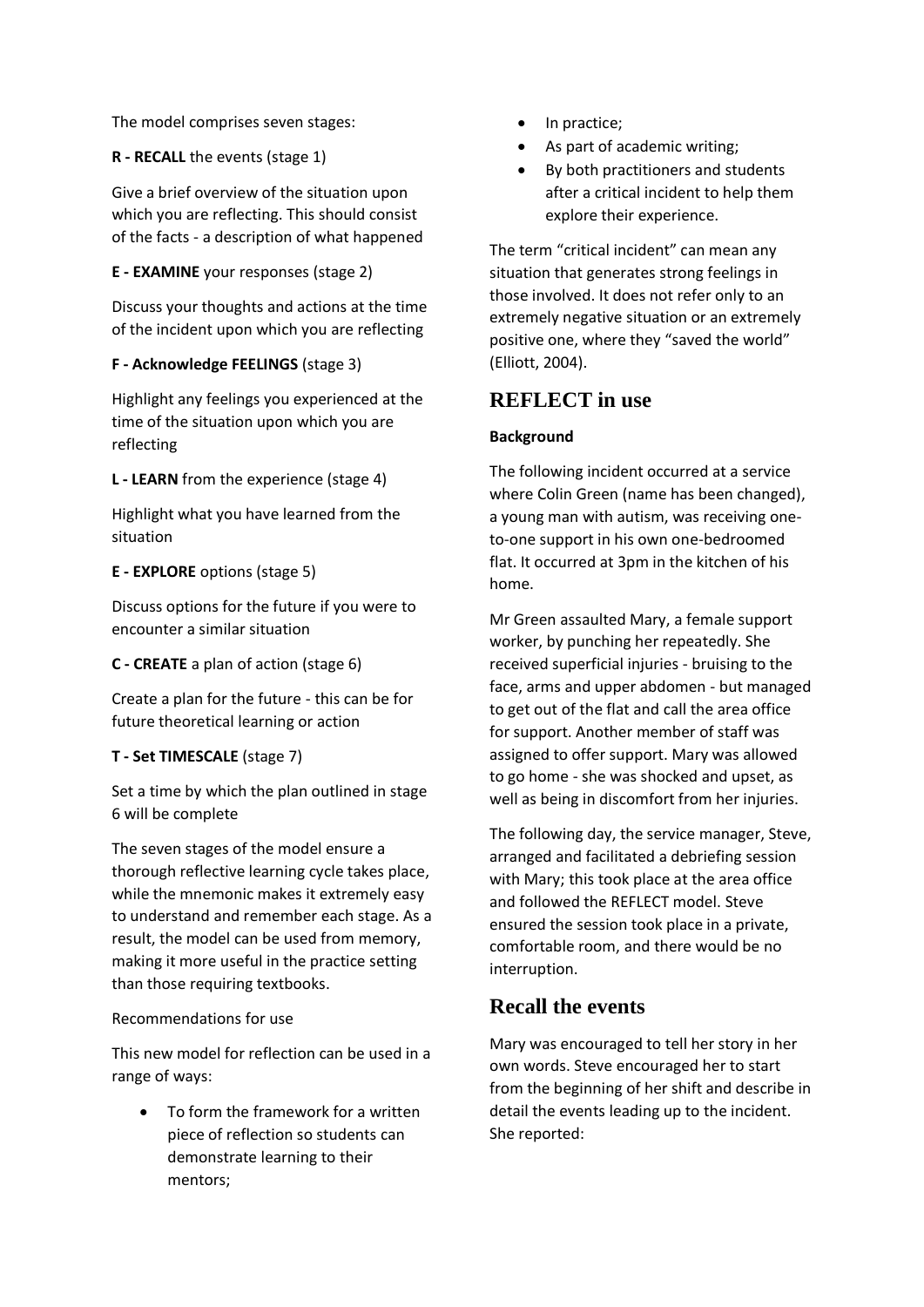"It was apparent that Mr Green had been preoccupied on my arrival. I had spoken to him, asking if he was alright. He said he was upset with the support worker [Jim] who had previously been supporting him earlier that day. After some discussion, it appeared that he was upset with Jim because he had unplugged Mr Green's DVD player to charge his mobile telephone.

"Mr Green became increasingly agitated during the conversation - he appeared tense and restless, his speech becoming repetitive. I offered him reassurance and to make him a cup of tea. I went to the kitchen and could hear Mr Green shouting "Jim is a bastard… bastard… bastard." At this point Mr Green rushed into the kitchen screaming, his arms flailing. I was struck a number of times. I was unsure exactly how many or how long it lasted. I attempted to protect myself by blocking the blows with my arms.

"At some point Mr Green withdrew to his bedroom and I took the opportunity to leave the apartment. I went to my car and locked myself in. I then phoned the area office for support."

### **Examine our responses**

Steve asked Mary what she did in response to the challenging behaviour. She replied:

"I had not anticipated the behaviour. I felt it was appropriate to offer reassurance prior to the incident and to offer to make Mr Green a cup of tea. During the incident, I was only able to attempt to protect myself by blocking some of the blows with my forearms. I had asked Mr Green to 'Stop it! Please!' on several occasions during the incident."

## **Feelings: discuss emotional responses**

Steve observed that Mary was clearly emotional as she recalled the events of the previous day. He asked specifically how she had felt at the time and how she felt now. Steve reported:

"Mary explained that she had felt anxious when she had realised how upset Mr Green had been about Jim unplugging his DVD player. When Mr Green assaulted her she explained that she was shocked and frightened - she hadn't seen it coming. It all felt a bit of a blur now but she did fear for her own safety and did not know how to respond at the time.

"Afterwards she was extremely upset, tearful and shaking. Now, she still feels extremely anxious and unsure of how it will be when she goes back to work. She also felt angry with her colleague [Jim] as, in her opinion, had he not unplugged the DVD player, this incident would never have happened. She stated that she did not blame Mr Green."

Mary was offered reassurance that the team would work hard together to try to ensure similar incidents would not occur again. She was also reassured that she would not be expected to return to work until she felt confident to do so and when steps had been taken to ensure her safety in the future.

## **Learn from the experience**

Steve asked Mary whether there was anything she felt could be learned from the experience. He reported:

"Mary said that all support staff need to ensure that they do not interfere with Mr Green's possessions - she felt that Jim's actions showed a lack of respect towards Mr Green and the fact that where they work in his home. She also said that she would call for support if she discovered Mr Green in a similar state of distress/agitation in future and that she definitely would not go into the kitchen (where her exit could easily be blocked) in those circumstances.

"She recalled her training in autism and expressed the thought that Jim clearly had no understanding of the impact of his actions -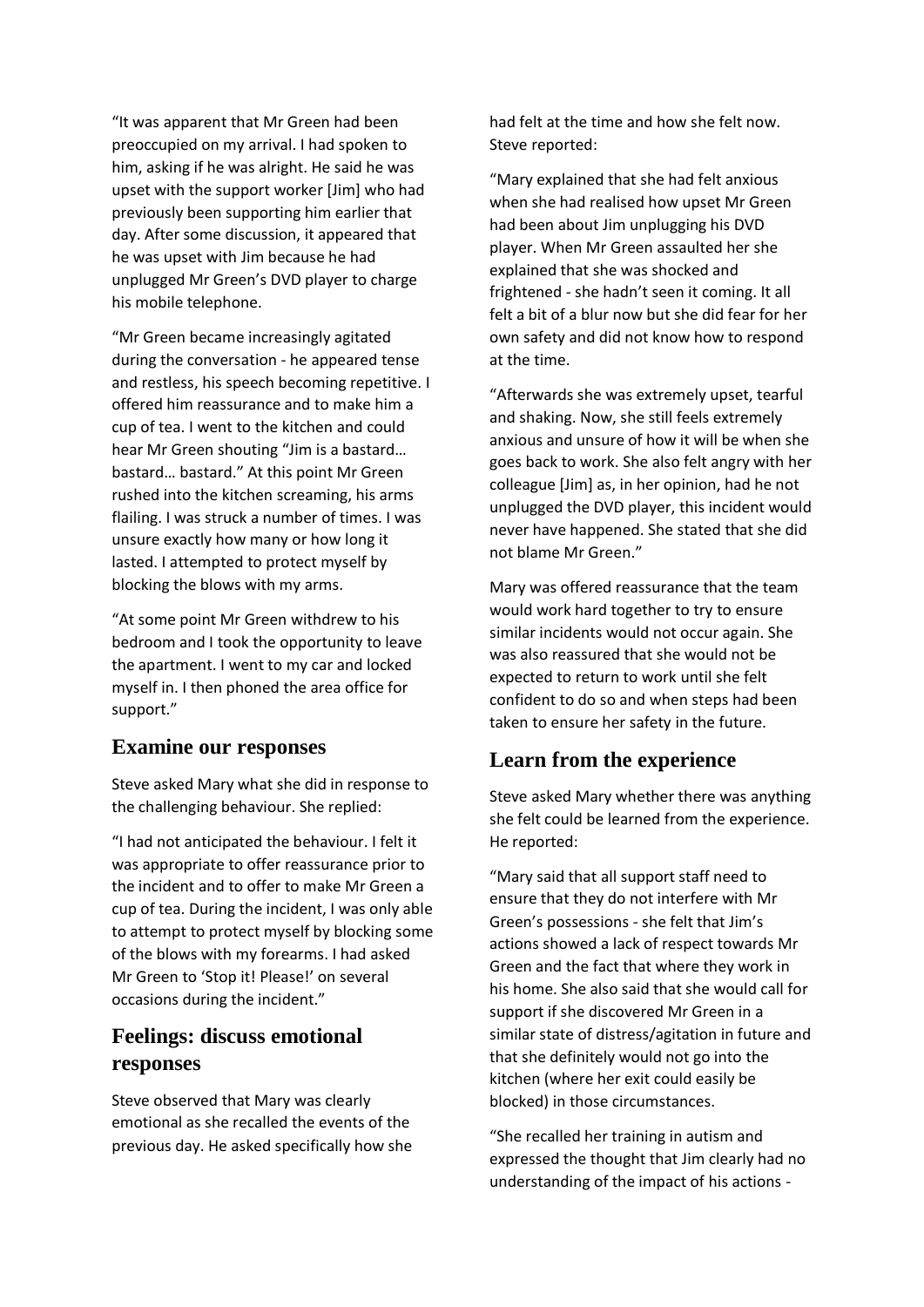that Mr Green was very particular about his possessions and, to her, it was no surprise that he had become so upset.

"Mary also said that she felt unable to protect herself and that some training in selfprotection skills would help her feel more confident."

## **Explore options**

Steve discussed with Mary several possible actions including a review of Mr Green's support plans, discussing his particular needs in team meetings and supervisions, along with the possibility of further training input for the team. Steve also felt it important that Mary receive suitable support as and when she returns to work, with the overall aim of the various options being to avoid similar incidents occurring again.

## **Create a plan of action**

Steve agreed to record formal actions as a result of the debriefing session including:

- Undertaking a formal review of the behavioural support plans;
- Reminding the whole team will be reminded at the next team meeting of the importance of respecting Mr Green's home environment and possessions;
- Arranging autism awareness training;
- Arranging accredited training in breakaway and self-protection skills;
- Meeting again with Mary to discuss arrangements for her return to work.

## **Set clear timescales**

Steve and Mary set dates against each action to ensure the planned actions were completed and in a timely manner.

Ultimately, the REFLECT model for debriefing led to a number of changes to Mr Green's support plans and the guidance provided to staff. The training further enhanced the team's understanding of his needs. Mary

returned to work after seven days, with a second person to support her for the first two shifts. At this point, changes to the Positive Behaviour Support strategies were already in place and Mary felt more confident having clarity about what to do if Mr Green became distressed in the future.

## **Conclusion**

Although there is already a plethora of models for reflection, REFLECT is a welcome addition due to the ease with which each stage can be remembered. It should be noted that there is an existing model that also uses the REFLECT mnemonic (Taylor, 2010) but this is much more complex and not as easy for users to recall.

This new REFLECT model can be used by students and practitioners in the practice setting or after a critical incident without textbooks being needed to remember each stage. This ensures the focus is on not on the framework, but instead on the process and what one gains from it.

For more on this topic see the following article: Realising the benefits of reflective practice.

## **References:**

**Bulman C, Schutz S** (2008) Reflective Practice in Nursing. Chichester: Blackwell.

**Burrows DE** (1995) The nurse teacher's role in the promotion of reflective practice. Nurse Education Today; 15: 5, 346-350.

**Craft M** (2005) Reflective writing and nursing education. Journal of Nursing Education; 44: 2, 53-57.

**Elliott M** (2004) Reflective Thinking: Turning a Critical Incident into a Topic for Research. Professional Nurse; 19:5, 281-283

**Forrest MES** (2008) Learning and teaching in action. Health Information and Libraries Journal; 25: 229-232.